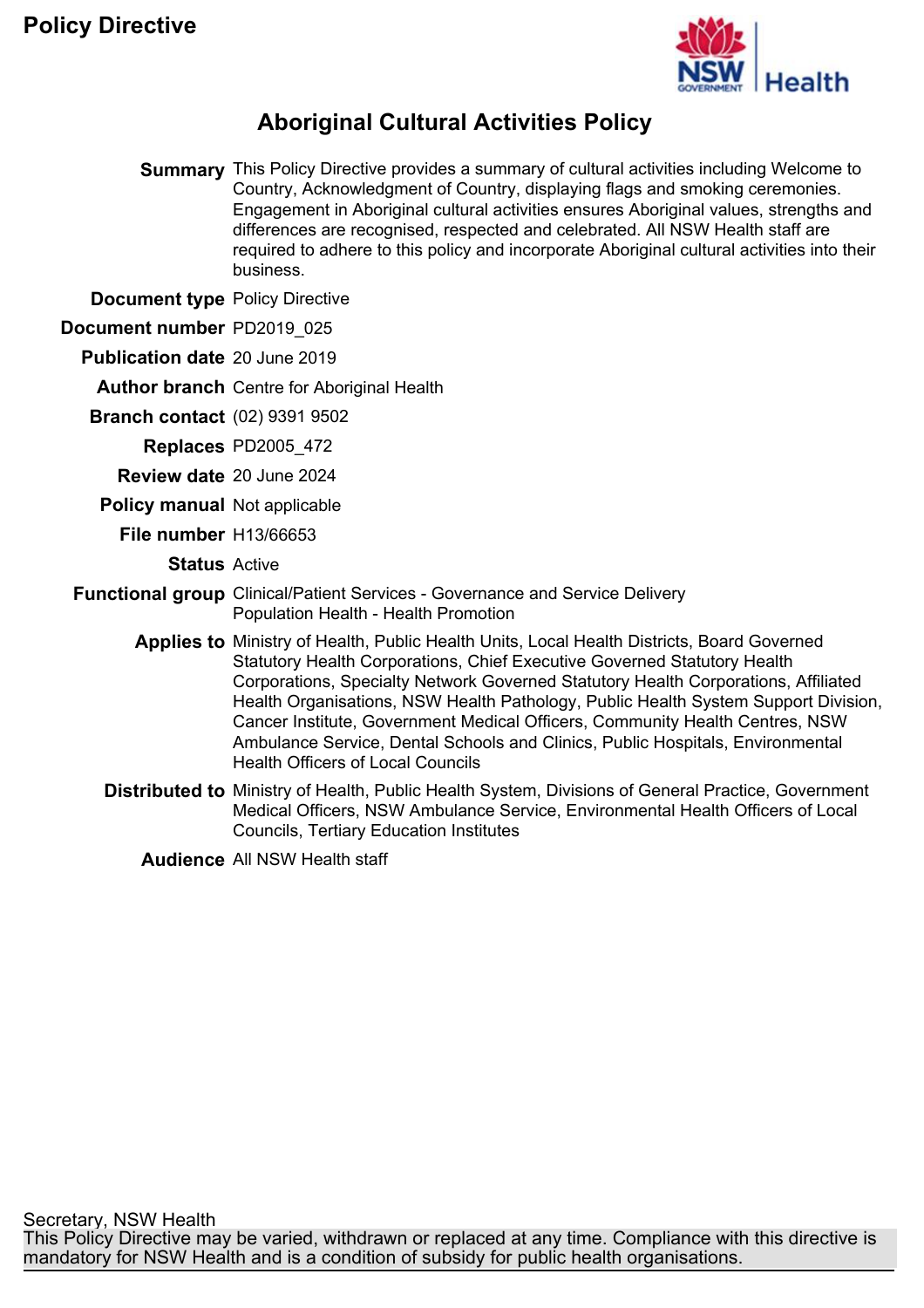

# **ABORIGINAL CULTURAL ACTIVITIES POLICY**

# **PURPOSE**

The Aboriginal Cultural Activities Policy provides information and guidance to support NSW Health facilities and its staff in understanding, organising and engaging in Aboriginal cultural activities.

Supporting and engaging in Aboriginal cultural activities enables NSW Health staff to ensure Aboriginal cultural values, strengths and differences are recognised, respected and celebrated. It is the responsibility of all NSW Health staff to adhere to this policy and incorporate Aboriginal cultural activities into their business wherever and whenever opportunities are available.

# **MANDATORY REQUIREMENTS**

All parts of the NSW Health system (including the NSW Ministry of Health (the Ministry), local health districts, specialty networks and pillar organisations) are required to adhere to the policy and incorporate Aboriginal cultural activities into their business. These may include but are not limited to: health forums, health seminars and conferences, gatherings where members of the public, representatives of NSW Health and other Government agencies and/or the media are present, or the launch of NSW Health policies and programs.

Welcome to Country and Acknowledgement of Country remain mandatory requirements while the policy allows for flexibility in local implementation of other activities. At all times appropriate consultations and negotiations are to be undertaken as outlined in the policy.

## **IMPLEMENTATION**

The Chief Executives of NSW Health local health districts, specialty networks and pillar organisations are responsible for the implementation of Aboriginal Cultural Activities Policy within their services and facilities. All staff should be aware of this Policy and actively participate in its implementation.

The Aboriginal Cultural Activities Policy requires NSW Health services, services funded by NSW Health, and its partners, to appropriately observe the Aboriginal cultural activities. These activities include Welcome to Country, Acknowledgement of Country, smoking ceremonies and the display of the Aboriginal and the Torres Strait Islander flags for the recognition of Aboriginal peoples at NSW Health events and events hosted or sponsored by NSW Health.

# **REVISION HISTORY**

| <b>Version</b>                           | Approved by         | <b>Amendment notes</b>                                |
|------------------------------------------|---------------------|-------------------------------------------------------|
| June-2019                                | <b>Chief Health</b> | Updates the previous policy to incorporate additional |
| $\vert$ (PD2019_025) $\vert$ Officer and |                     | Aboriginal cultural activities.                       |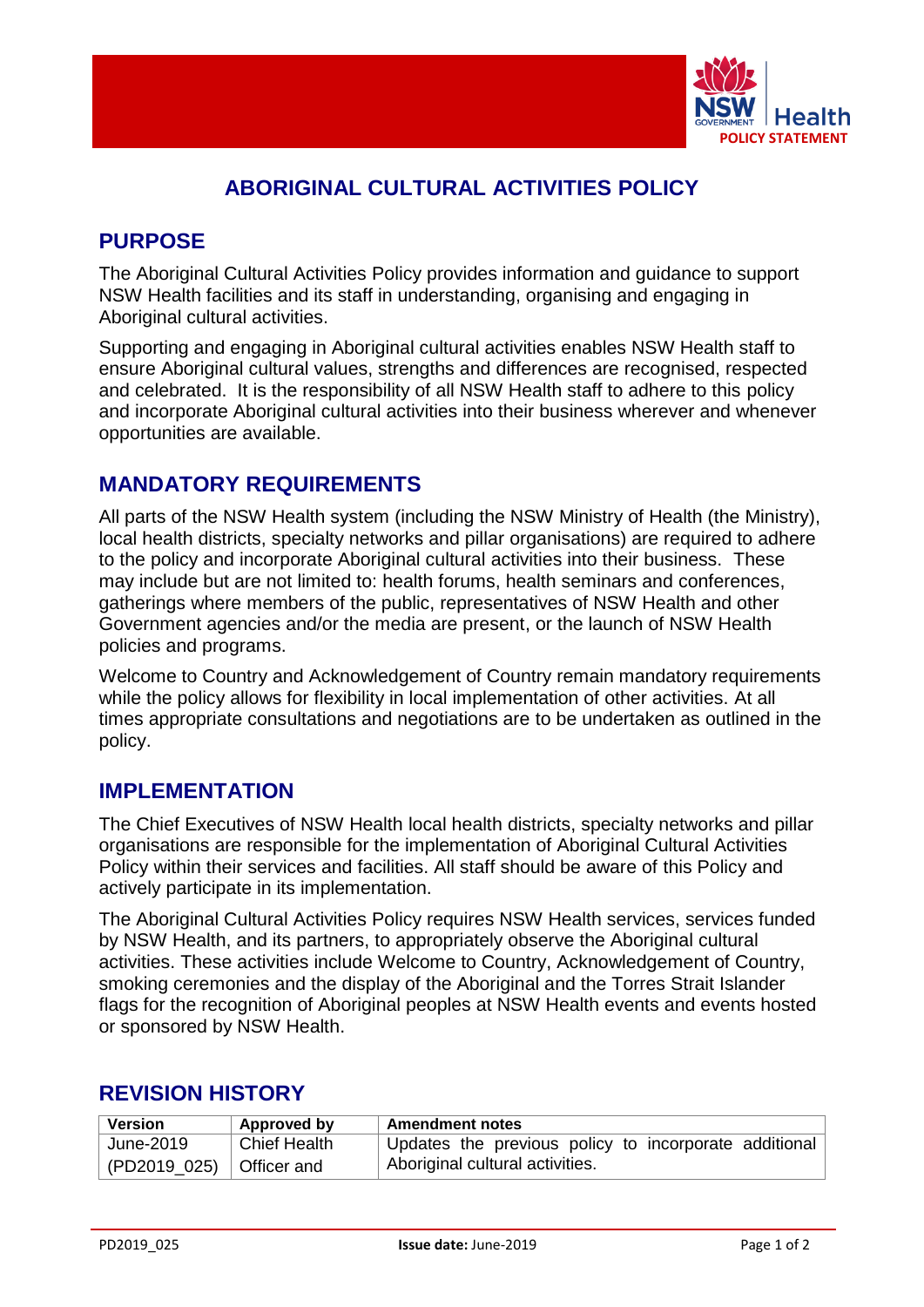

|               | Deputy            |                                                          |
|---------------|-------------------|----------------------------------------------------------|
|               | Secretary         |                                                          |
|               |                   |                                                          |
| February-2005 | ∣ Centre for      | Introduced and established protocols for the recognition |
| (PD2005 472)  | Aboriginal Health | of the history, culture and experience of Aboriginal     |
|               |                   | peoples through the inclusion of ceremonies into and     |
|               |                   | displaying flags at NSW Health events and events         |
|               |                   | hosted or sponsored by NSW Health.                       |

# **ATTACHMENTS**

1. Aboriginal Cultural Activities Policy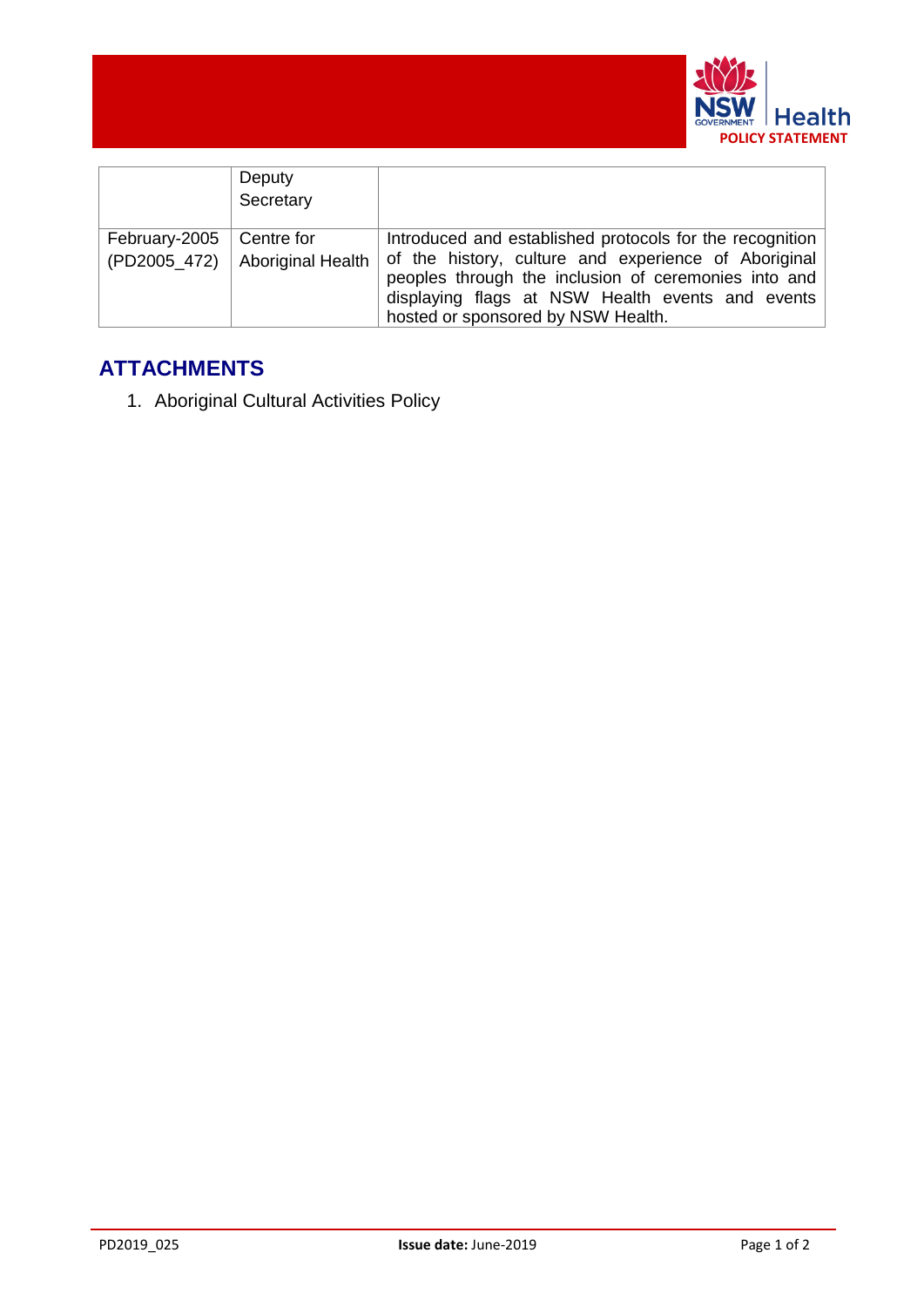# NSW Health

# Aboriginal Cultural Activities Policy

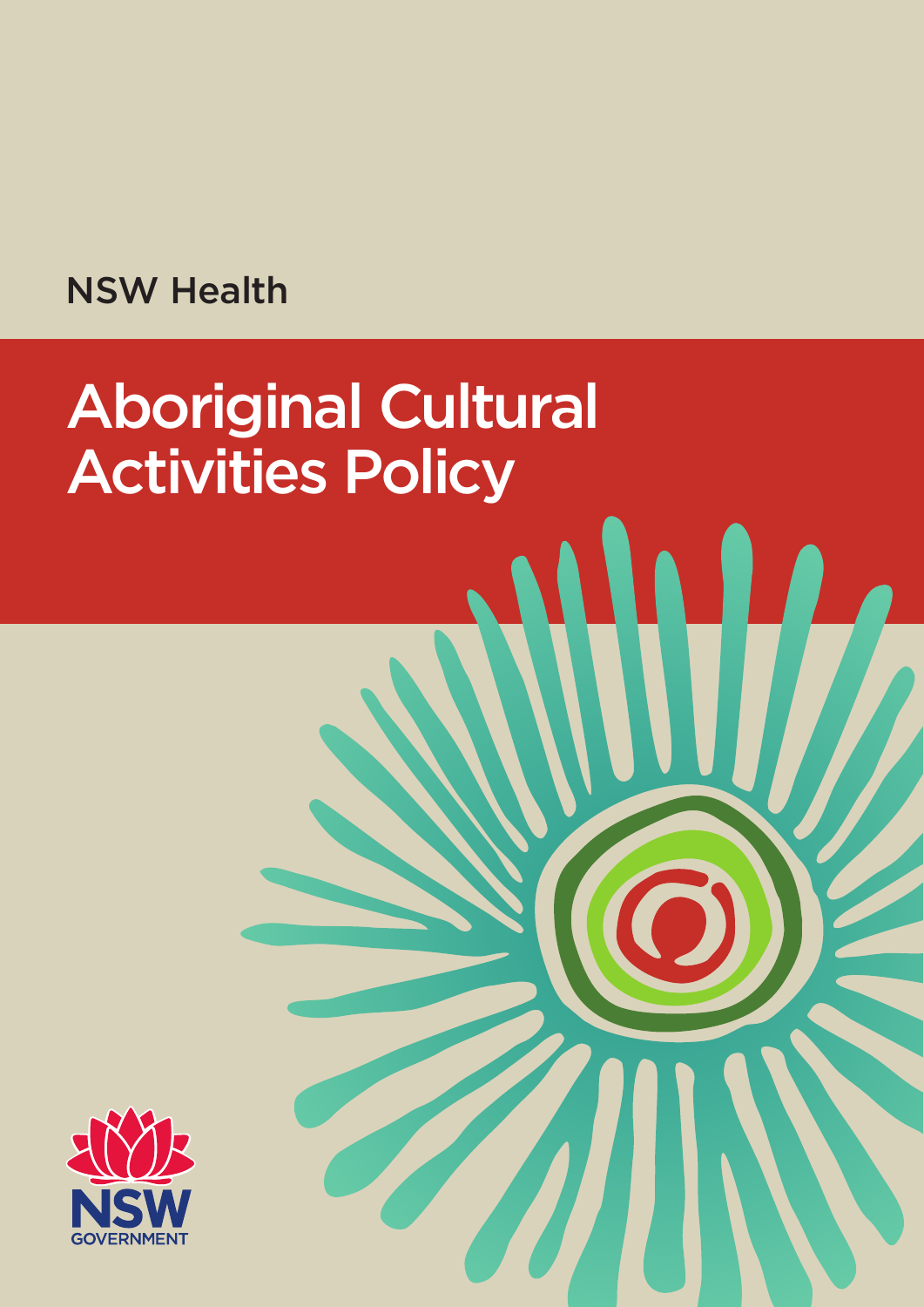NSW Ministry of Health 73 Miller Street NORTH SYDNEY NSW 2060 Tel. (02) 9391 9000 Fax. (02) 9391 9101 TTY. (02) 9391 9900 www.health.nsw.gov.au

Produced by: NSW Ministry of Health

This work is copyright. It may be reproduced in whole or in part for study or training purposes subject to the inclusion of an acknowledgement of the source. It may not be reproduced for commercial usage or sale. Reproduction for purposes other than those indicated above requires written permission from the NSW Ministry of Health.

The artwork on the cover is called 'Baalee'. It is inspired by the original artwork of Aboriginal artist Tanya Tayor and designed by the National Aboriginal Design Agency. This artwork symbolises the Centre for Aboriginal Health working in partnership with Aboriginal people to support wholistic health and wellbeing and its role in the health system to build culturally safe and responsive health services.

© NSW Ministry of Health 2019

SHPN (CAH) 190319 ISBN 978-1-76081-185-6

Further copies of this document can be downloaded from the NSW Health website<www.health.nsw.gov.au>

June 2019



#### Acknowledgement of Country

The NSW Ministry of Health acknowledges the people of the many traditional countries and language groups of New South Wales. It acknowledges the wisdom of Elders past and present, and pays respect to all Aboriginal communities of today.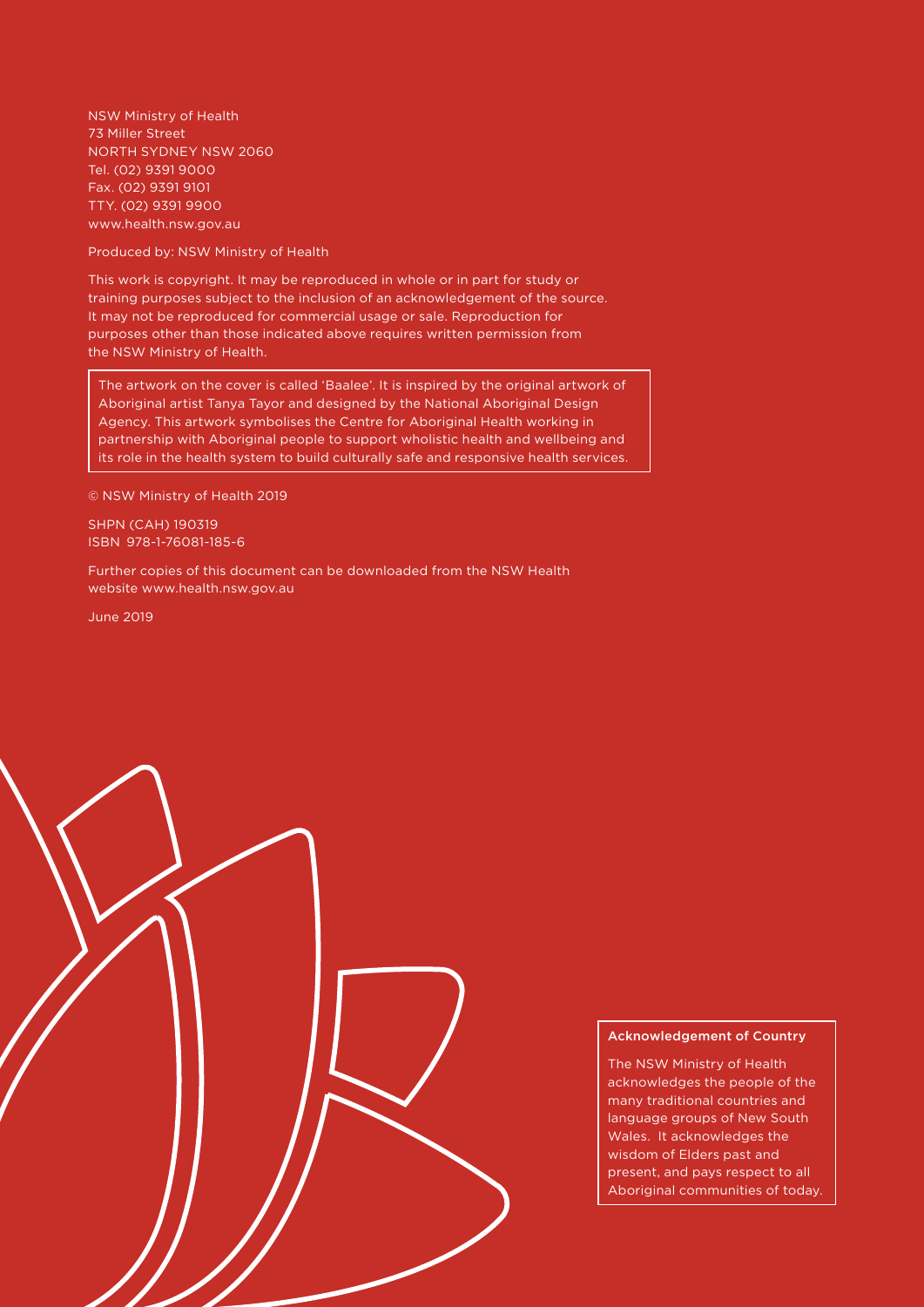# **Contents**

| 1              |                         |  |
|----------------|-------------------------|--|
| $\overline{2}$ | Purpose.                |  |
| 3              |                         |  |
| 4              |                         |  |
| 5              | 5.1                     |  |
| 6              |                         |  |
| 7              | 7.1<br>7.2              |  |
| 8              | 8.1<br>10<br>. 10<br>WW |  |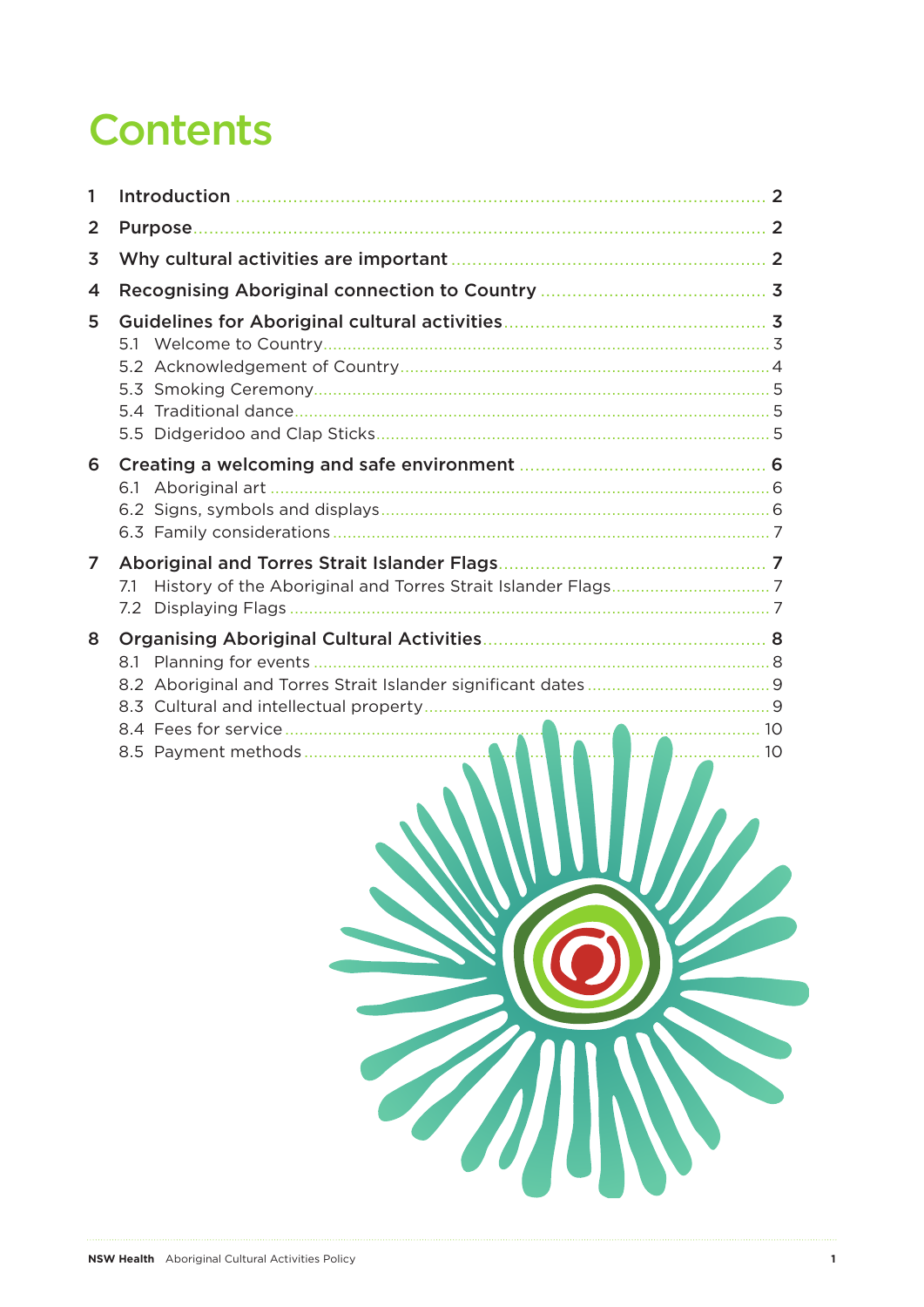# <span id="page-6-0"></span>1 Introduction

Aboriginal people are the first peoples of Australia and have strong cultures and communities. NSW Health is committed to closing the gap in health outcomes between Aboriginal and non-Aboriginal people.

This commitment means ensuring recognition and respect for Aboriginal people and the importance of working in partnership is reflected in policy and embedded in practice. A culturally responsive and respectful health system is essential to improve health outcomes for Aboriginal people and every employee in the NSW Health system has a valuable role to play.

The goal of the *NSW Aboriginal Health Plan 2013-23*, developed in partnership with the Aboriginal Health and Medical Research Council of NSW, is to work in partnership with Aboriginal people to achieve the highest level of health possible for individuals, families and communities. The Aboriginal Cultural Activities Policy forms part of a broader set of strategies to achieve this goal through understanding, respecting and representing Aboriginal world-views.

# 2 Purpose

Health equity for Aboriginal people is reliant on a health system that is safe, accessible and responsive.1 Embedding cultural respect into the governance, management and delivery of health services underpins the cultural and clinical safety of the health system for Aboriginal people. Supporting and engaging in Aboriginal cultural activities enables NSW Health staff to ensure Aboriginal cultural values, strengths and differences are recognised, respected and celebrated. It is the responsibility of all NSW Health staff to adhere to this policy and incorporate Aboriginal cultural activities into their business wherever and whenever opportunities are available.

This Aboriginal Cultural Activities Policy provides information and guidance to support NSW Health staff in understanding, organising and engaging in Aboriginal cultural activities. This policy provides a summary of a range of cultural activities, and includes case studies and examples to demonstrate appropriate and meaningful engagement with cultural activities at NSW Health events.

# 3 Why cultural activities are important

Aboriginal people keep their cultural heritage alive by passing their knowledge, arts, rituals and performances from one generation to another, speaking and teaching Aboriginal languages and protecting cultural materials and sacred and significant sites.

Aboriginal cultural activities demonstrate that Aboriginal cultures are living, through maintenance and practice of ceremonies and other activities in accordance with protocols. Engaging in Aboriginal cultural activities provides a practical means of recognising and respecting the unique position of Aboriginal peoples as the traditional owners of the land with a rich and unique heritage of customs and beliefs.

Engaging in Aboriginal cultural activities enables NSW Health staff to communicate Aboriginal cultural practices to the broader community and promote respect and understanding. Recognition of Aboriginal people and culture can assist in building relationships and partnerships that underpin effective implementation of the *NSW Aboriginal Health Plan 2013-23.*

<sup>1</sup> Cultural Respect Framework 2016-26 for Aboriginal and Torres Strait Islander Health. Australian Health Minister's Advisory Council National Aboriginal and Torres Strait Islander Health Standing Committee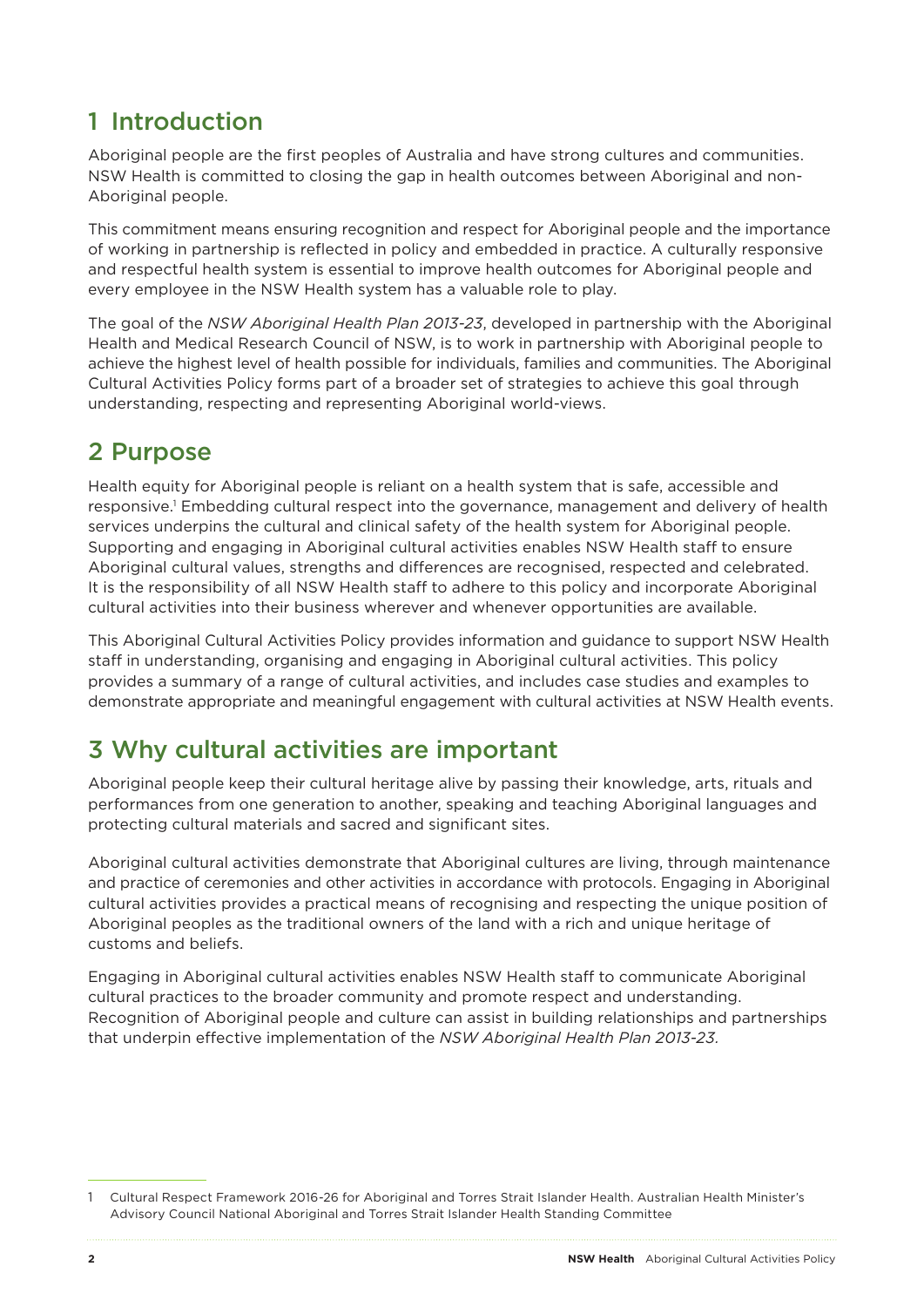# <span id="page-7-0"></span>4 Recognising Aboriginal connection to Country

Aboriginal cultures and their language groups are many and varied; there is no truly homogeneous Aboriginal culture. Every community, while sharing some common beliefs and practices, is unique.<sup>2</sup> Aboriginal culture is rich in custom and beliefs transferred through generations during ceremonies and other practices which relate to Aboriginal peoples connection to Country.

Land is fundamental to the wellbeing of Aboriginal people. The land is not just soil or rocks, but a whole environment that sustains and is sustained by people and culture. For Aboriginal people, the land is the core of all spirituality and this relationship and the spirit of 'country' is central to the issues that are important to Aboriginal people today.

Historically, Aboriginal people were semi-nomadic, with each clan having its own territory from which they 'made their living'. These territories or 'traditional lands' were defined by geographic boundaries such as rivers, lakes and mountains. Aboriginal people understood and cared for their different environments, and adapted to them. $3$  The connection to Country is enduring and transcends simple ownership. Aboriginal people remain connected to their Country and consider themselves its custodians and caretakers of that country, regardless of where they live.

The term 'Traditional Owner of land' refers to Aboriginal people who are directly descended from the original Aboriginal inhabitants of the cultural area in which the land is situated, and have a cultural association with the land that derives from the traditions, observances, customs, beliefs or history of the original Aboriginal inhabitants of the land.<sup>4</sup> Despite this accepted usage, the term 'owner' reflects Western views of property so, in the above context, some prefer the term 'custodian', which reflects a different association with the land.5

The NSW Aboriginal Land Council [website](http://www.alc.org.au/land-councils/lalc-regions--boundaries.aspx) provides information on the network of 120 Local Aboriginal Land Councils and the map below identifies the boundaries of the Aboriginal Nations.

# 5 Guidelines for Aboriginal cultural activities

The following section provides information on cultural activities and the protocols to be observed in relation to each including examples of when these activities may be appropriately used.

# 5.1 Welcome to Country

The practice of welcoming visitors to Country is a long standing tradition.<sup>6</sup> It involves mutual obligations: of the hosts bestowing safe passage and hospitality on the visitor, and of the visitors respecting the generosity and customs of the hosts.7 It is a way of showing respect for Aboriginal culture and understanding the relationship and continuous connection to Country and its importance to identity, health and wellbeing.

A Welcome to Country is only undertaken by Elders or members of their family who are recognised as Traditional Owners of the land or a locally recognised Aboriginal community spokesperson who may be engaged through the [Local Aboriginal Land Council](http://www.alc.org.au/land-councils/lalc-regions--boundaries.aspx). 8

<sup>2</sup> An introduction to Aboriginal and Torres Strait Islander health cultural protocols and perspectives. 2012. The Royal Australian College of General Practitioners [http://www.racgp.org.au/download/Documents/](http://www.racgp.org.au/download/Documents/AHU/2012culturalprotocols.pdf) [AHU/2012culturalprotocols.pdf](http://www.racgp.org.au/download/Documents/AHU/2012culturalprotocols.pdf)

<sup>3</sup> [Australian Indigenous cultural heritage](http://www.australia.gov.au/about-australia/australian-story/austn-indigenous-cultural-heritage), Australian Government.

<sup>4</sup> Aboriginal Land Rights Act 1983 (NSW), NSW Government.

<sup>5</sup> [An introduction to Aboriginal and Torres Strait Islander health cultural protocols and perspectives.](http://www.racgp.org.au/download/Documents/AHU/2012culturalprotocols.pdf) The Royal Australian College of General Practitioners 2012.

<sup>6</sup> Welcome to Country and Acknowledgement of Country, Queensland Studies Authority (2008).

<sup>7</sup> Reconciliation Australia: Q&A Factsheet: Welcome to Country and Acknowledgement of Country, 24 March 2010.

<sup>8</sup> NSWALC represents 120 Local Aboriginal Land Councils which collectively manage the range of support services delivered at a local level to communities. These services include housing, legal affairs, employment, training and property acquisition and management. Each LALC elects its own Board.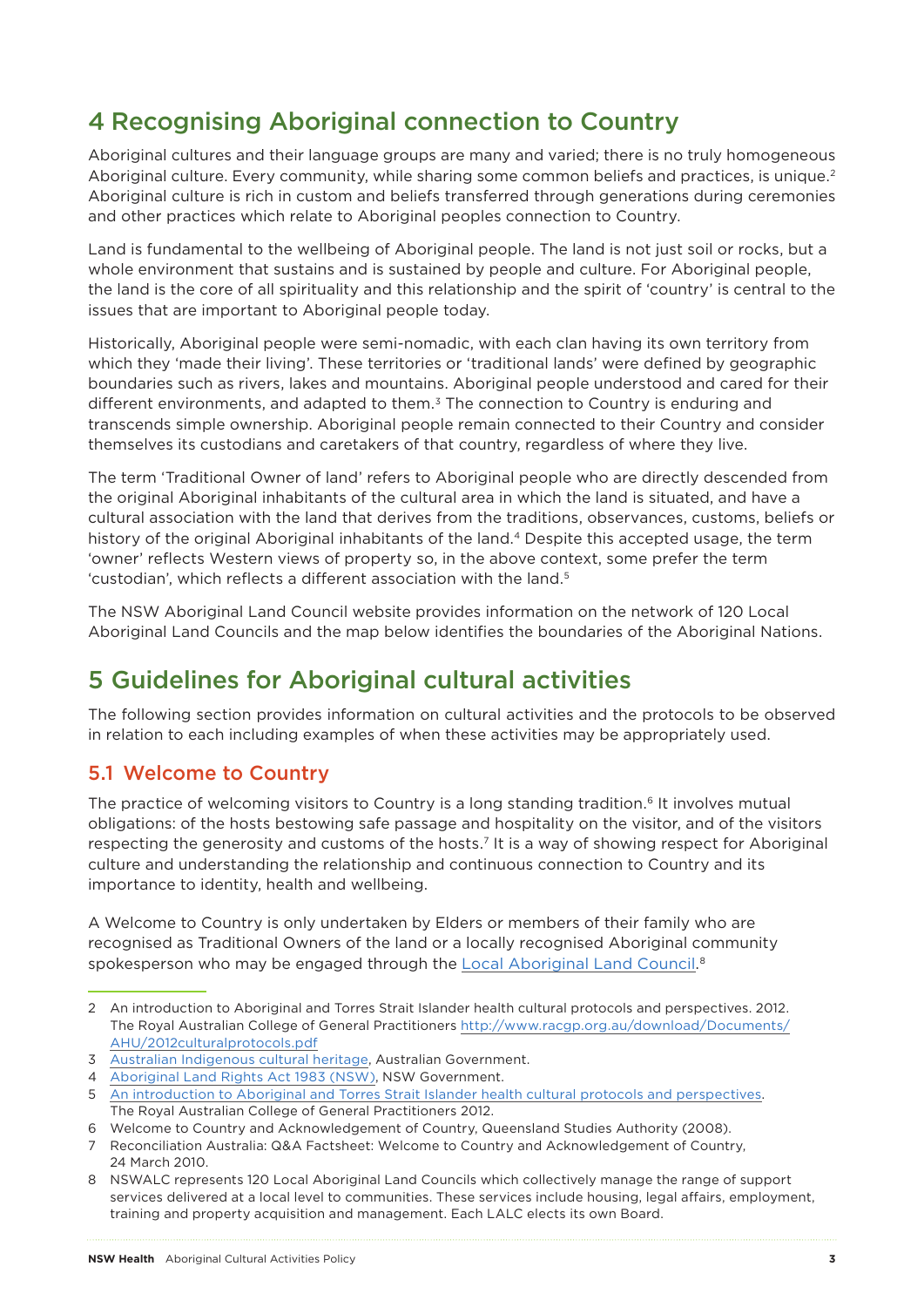<span id="page-8-0"></span>Welcome to Country ceremonies may differ from place to place and community to community, and may consist of a single speech by the representative of the local Aboriginal community, and may be accompanied by other cultural activities.

A Welcome to Country should always occur at the beginning of the event. There is no specific wording for a Welcome to Country ceremony. Generally the person performing the ceremony, the cultural service provider,<sup>9</sup> offers participants local Aboriginal history and cultural information. The content of the Welcome to Country may be negotiated between the event organiser and the cultural service provider with reference to the nature of the event and community practices. Where possible the event organisers may provide additional information relating to the event including the purpose, relevant background and participants including the names of those who require acknowledgement.

If a Welcome to Country ceremony cannot be undertaken then an Acknowledgement of Country is to be conducted.

#### Example:

The Ministry of Health organised an event to mark the annual National Sorry Day on 26 May. An Aboriginal Elder was engaged through the Metropolitan Aboriginal Land Council to perform the Welcome to Country. The event organiser provided background information, including the order of proceedings and other presentations. Information on NSW Health services that respond to the needs of Stolen Generations survivors was also provided so that reference may be included in the Welcome to Country if agreed. Information on guests of honour at the event requiring recognition and acknowledgement were also provided to tailor the Welcome to Country to the audience.

### 5.2 Acknowledgement of Country

Acknowledgement of Country is a way for non-Aboriginal people, or an Aboriginal person who is not a Traditional Owner of the land where the event is being held, to show recognition and respect for Aboriginal people.

A Chairperson, Master of Ceremonies or Speaker can begin by acknowledging that the event is taking place in the Country of the Traditional Owners. Subsequent speakers may also acknowledge Country. If a Welcome to Country is performed at the event, this should precede the Acknowledgement of Country.

If the Traditional Owners of the land are known it is preferable to include this in the Acknowledgement. If the Traditional Owners are not known an Acknowledgment of Country can begin by acknowledging 'the Traditional Owners of this land' or 'the Traditional Owners of the land we are meeting on', without specifically identifying them by name.

It is important that any Elders, or members of the family of Traditional Owners, who are in attendance are also acknowledged.

#### Example:

*"I would like to acknowledge the \_\_\_\_\_\_\_\_\_\_\_ people, who are the Traditional Owners of this Land. I would also like to pay my respect to the Elders both past and present. I would like to extend that respect to other Aboriginal people and colleagues present today".* 

Alternate first sentence where Traditional Owners are not known:

*I would like to acknowledge the Traditional Owners of this Land.*

<sup>9</sup> Cultural service provider refers to the person engaged to undertake a cultural activity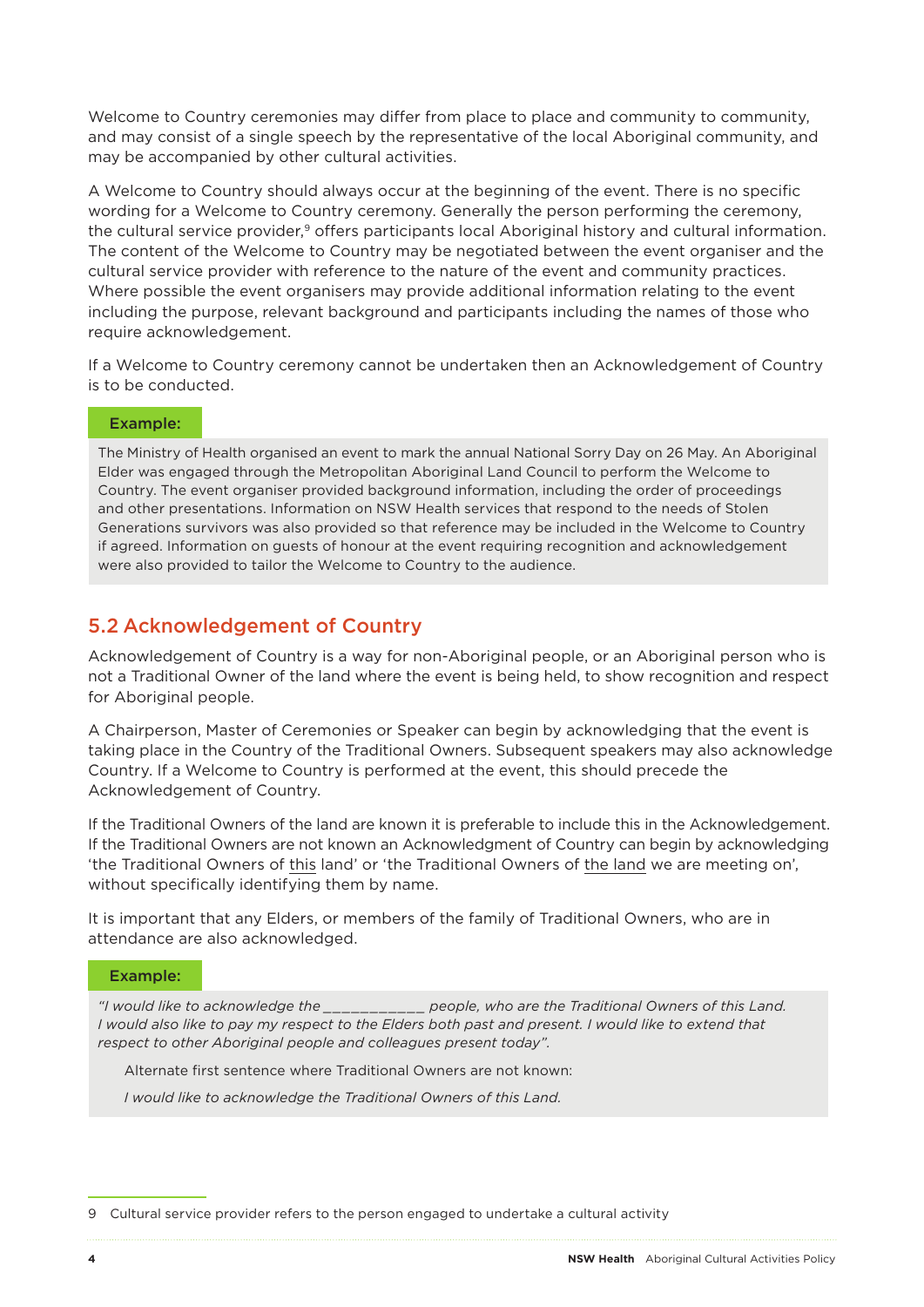## <span id="page-9-0"></span>5.3 Smoking Ceremony

A Smoking Ceremony is one of the most significant ancient ceremonies performed by Aboriginal people. The ceremony involves the smoldering of various native plants to produce smoke which is believed to have cleansing properties and the ability to ward off bad spirits.

Smoking ceremonies are only to be conducted by Aboriginal people with specialised cultural knowledge. Given the significant nature of the ceremony, Smoking Ceremonies are usually only performed at major events. NSW Health staff are encouraged to consult with Local Aboriginal Land Council to determine if a Smoking Ceremony is appropriate for a planned event.

#### Example:

A metropolitan Hospital located in an area with a large Aboriginal population has a Palliative Care Unit which sees many patients who cannot be relocated back to Country. Many of these patients subsequently pass away at the hospital.

Following renovations to the Unit, Hospital staff consulted with local Aboriginal Elders, introduced by the Local Aboriginal Land Council, on how to start afresh in the unit. A Smoking Ceremony was recommended and two Local Elders visited the Unit for the first ever Smoking Ceremony at the hospital to cleanse and rid the Palliative Care Unit of spirits.

The ceremony signified a new beginning and provided an opportunity to initiate ongoing engagement with Aboriginal people in the local area. Palliative care staff said it was uplifting and significant to be part of the process.

### 5.4 Traditional dance

Dance is a unique aspect of ceremonies which is learned and passed down from one generation to another. To dance is to be knowledgeable about the stories of the ancestral heroes although dancing, unlike painting and singing, is learnt at an early age.

Event organisers may consider including traditional Aboriginal dance at events where cultural entertainment is appropriate. This may include awards ceremonies, opening of significant functions or the launch of State-wide strategies. There are many professional Aboriginal dance troupes and individual performers in NSW. NSW Health staff are encouraged to consult with these troupes and individuals to negotiate remuneration as charges may vary according to level of training, the size of the company, the nature of the dance required and the terms of engagement.

### 5.5 Didgeridoo and Clap Sticks

The Didgeridoo is a cylindrical wind instrument usually about 1.2 metres in length developed by Aboriginal people of Northern Australia. All didgeridoo players are male. They are frequently part of Welcome to Country ceremonies to *'*call' speakers*,* special guests and the audience to begin the event. They may also play in other parts of an event. Didgeridoo players also contribute to other celebrations and functions as soloists or as part of the mix of cultural activities. Clap Sticks are the traditional percussion instrument of all Aboriginal people, providing rhythmic accompaniment for song and dance. They consist of two sticks crafted from various woods and are often intricately decorated. Most commonly used during Corroborees and social dancing, clap sticks are played by striking one against the other to provide particular rhythms. It is often the only instrument used to accompany singing and is played by both men and women.

#### Example:

The annual NSW Health Awards are announced at a gala dinner. In addition to the Welcome to Country at the commencement of the event the Acknowledgement of Country is performed by the Master of Ceremonies at the commencement of the Awards dinner to welcome guests. The event commences with a solo didgeridoo player to signal it is time for guests to be seated, and midway through the awards ceremony a traditional Aboriginal dance is performed. The dance troupe lead explains the story and cultural significance of each dance which engages the audience and promotes respect and understanding of Aboriginal culture.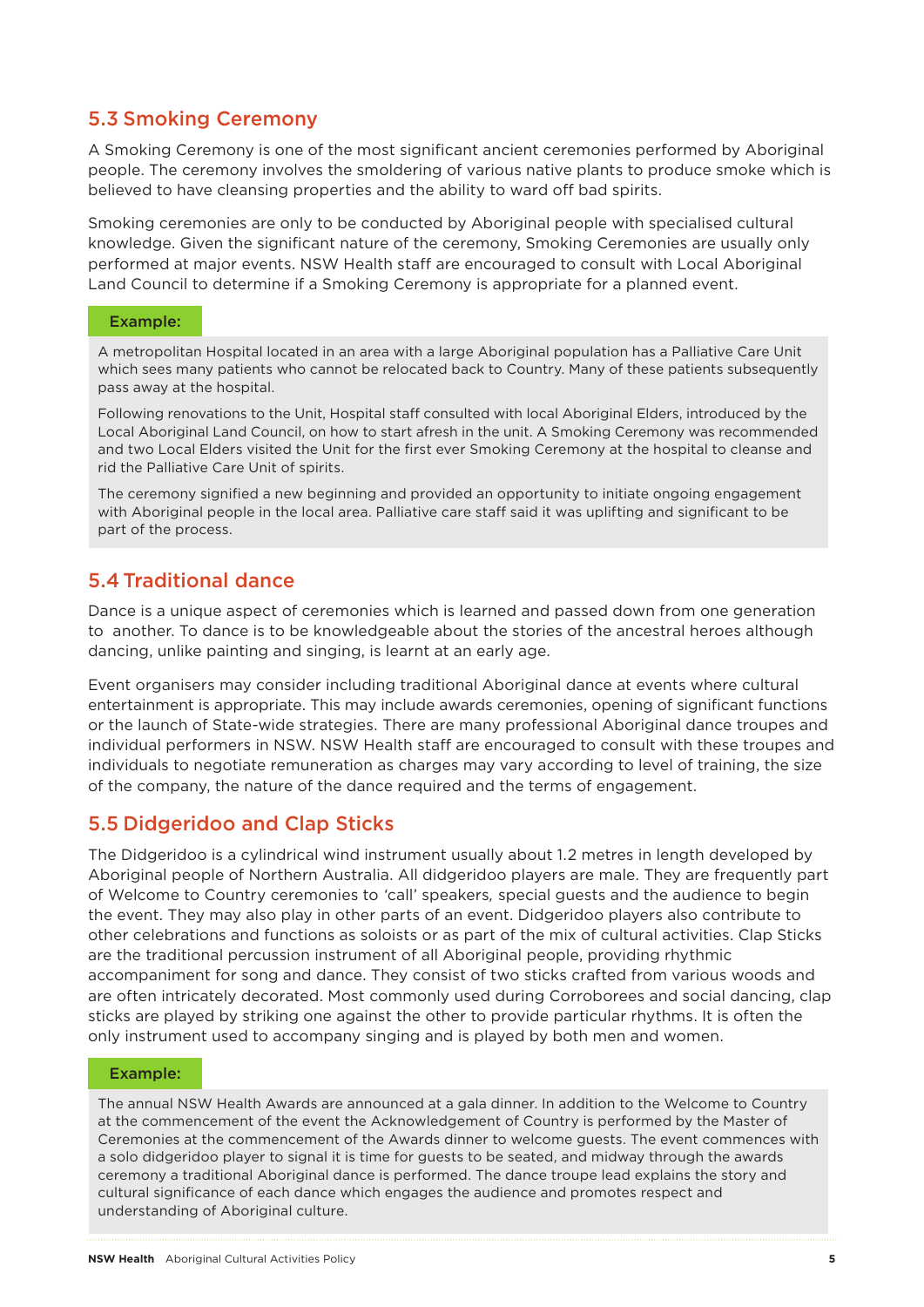# <span id="page-10-0"></span>6 Creating a welcoming and safe environment

Health service organisations are encouraged to create welcoming and safe environments for Aboriginal people. The design of the service and layout of the facilities from both a functional and cultural perspective should be considered. This approach is supported by the Australian Commission on Quality and Safety in Health Care resources<sup>10</sup> which include effective, evidence-based strategies to support health organisations to improve care for Aboriginal people through the implementation of the National Safety and Quality Health Service Standards.

Options for inclusion in the Health service environment include:

## 6.1 Aboriginal art

Art provides an expression of Aboriginal identity, history, and relationship to land, and is a means by which customary laws and practices are learnt, reinforced and respected.

Aboriginal art provides a means of demonstrating ongoing recognition and respect for Aboriginal people and culture to the broader community for which the art may be visible. When commissioning or sourcing Aboriginal art, NSW Health staff should consult with the local Aboriginal community representatives to engage services of an artist or to ensure that the chosen artwork is appropriate for the community.

Acknowledgment should be given to artists, including a description of the symbolic meaning behind the artwork, at the site where art is displayed unless otherwise agreed with the artist. Agreement may be reached where artwork has been commissioned and licensed from the artist for an agreed time and for agreed purposes. The Centre for Aboriginal Health is available to provide advice on the commissioning, sourcing and use of Aboriginal art.

#### Example:

The Centre for Aboriginal Health engaged an Aboriginal organisation to produce an image for use in a range of Aboriginal communication resources on an ongoing basis. The following artist acknowledgement is included each time the artwork is used:



*The artwork is called 'Baalee'. It is inspired by the original artwork of Aboriginal artist Tanya Tayor and designed by the National Aboriginal Design Agency. This artwork symbolises the Centre for Aboriginal Health working in partnership with Aboriginal people to support wholistic health and wellbeing and its role in the health system to build a culturally safe and responsive health service.* 

# 6.2 Signs, symbols and displays

Posters, plaques, signs and other displays that NSW Health services develop should consider the use of Statements of Reconciliation (such as Statements of Commitment) and Acknowledgement of Traditional Owners. Statements of Commitment have an important role to play in ensuring Aboriginal people and their cultural considerations are recognised in the strategic directions of Health organisations. These statements may be developed locally with senior executive Health staff as signatories. Statements of Commitment may include meaningful artwork which reflects the role of the organisation, and should be displayed in areas where able to be seen by employees, clients and other visitors to the Health service.

<sup>10</sup> Im[proving care for Aboriginal and Torres Strait Islander People,](https://www.safetyandquality.gov.au/our-work/assessment-to-the-nsqhs-standards/improving-care-for-aboriginal-and-torres-strait-islander-people/) Australian Commission on Quality and Safety in Health Care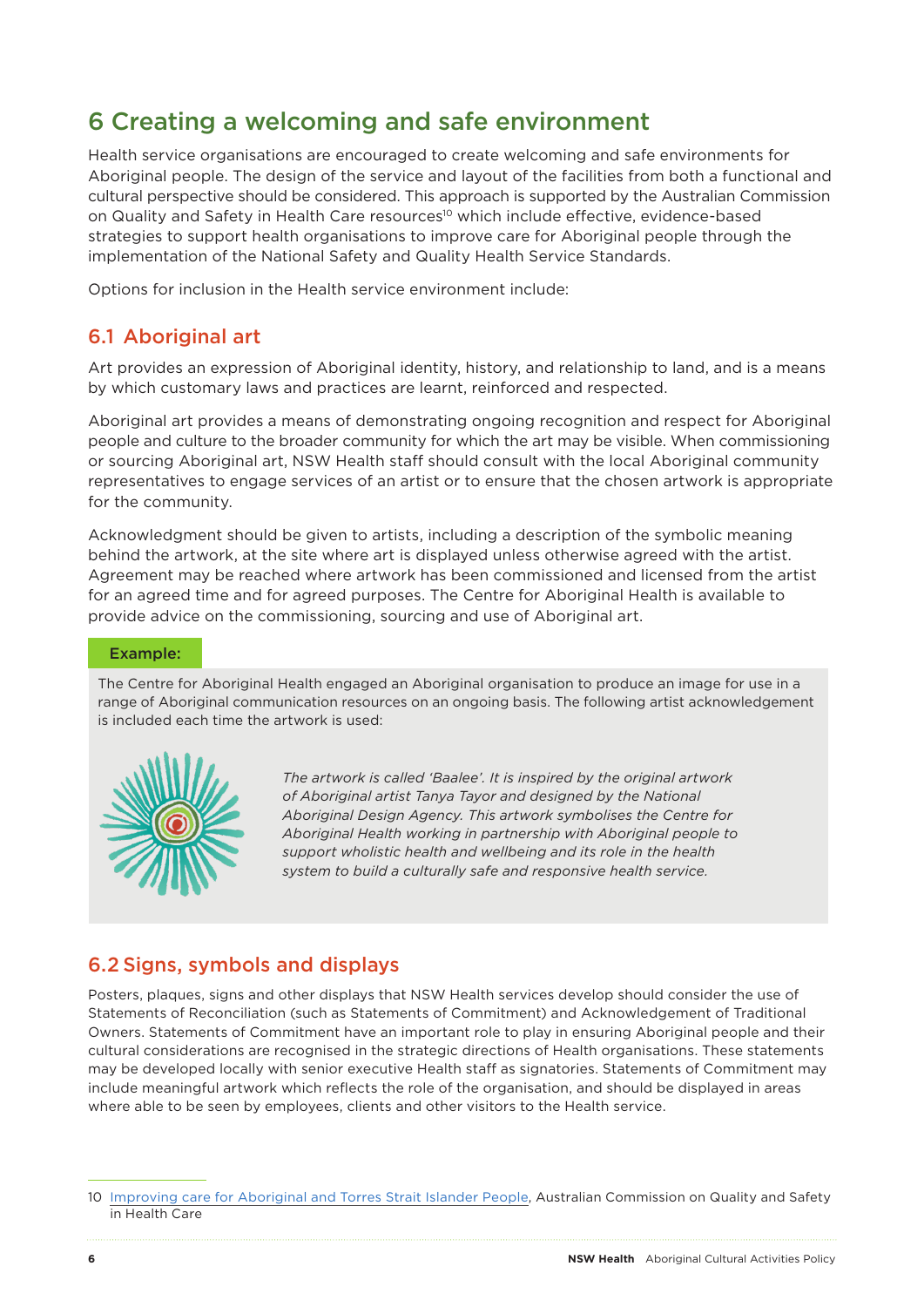# <span id="page-11-0"></span>6.3 Family considerations

It is important to acknowledge and manage the complex kinship relationships that exist in the local community and the importance of the extended family. Providing access to facilities and outside spaces for family gatherings and consultations should be considered by Health services.

#### Example:

A large teaching hospital in the inner city has many Aboriginal patients referred from regional areas of NSW. To support the social and emotional well-being of patients and to cater for visiting family the hospital commissioned the creation of a garden area within the hospital grounds. In consultation with Aboriginal community members an unused courtyard was transformed into a place for reflection and healing for patients and hospital staff.

The design incorporated intimate spaces with open and informal ones for larger social gatherings. The plant design included edible and ornamental species used in ceremonies and medicine. At the entrance to the garden, a copy of the Local Health Districts Statement of Reconciliation was displayed and included in the garden was a plaque to acknowledge the Traditional Owners of the Land.

# 7 Aboriginal and Torres Strait Islander Flags

# 7.1 History of the Aboriginal and Torres Strait Islander Flags

The Aboriginal flag was designed by Aboriginal Elder Harold Thomas in 1971 to symbolise Aboriginal identity. The top half of the flag is black to represent the Aboriginal people. The red in the lower half represents the red earth (the relationship to the land) and the red ochre used in Aboriginal ceremonies. The circle of yellow represents the sun (giver of life) and yellow ochre. The Aboriginal flag became an official 'Flag of Australia' in 1995 under the Flags Act 1953.

The Torres Strait Islander flag also became an official flag of Australia in July 1995. The flag was designed by Torres Strait Islander Mr Bernard Namok and is emblazoned with a white Dhari (headdress). The white five pointed star beneath it symbolises peace, the five major island groups and the navigational importance of stars to the seafaring people of the Torres Strait. The green stripes represent the land, the black stripes represent the people, and the blue represents the sea.

# 7.2 Displaying Flags

The Aboriginal and Torres Strait Islander flags are a highly visible means of demonstrating NSW Health's recognition of Aboriginal peoples as the first peoples of Australia. Displaying the flags promotes a sense of community partnership and also demonstrates NSW Health's commitment to closing the gap.

Flags may be displayed permanently as part of the external health facility environment or within a building. Flags may also be displayed on a temporary basis where events are being held. Flags should always be flown and displayed in a respectful and dignified manner.

It is important to be aware of the order of display; from an audience perspective from left to right, the Australian flag, the NSW flag, the Aboriginal flag and the Torres Strait Islander flag.

In the case where only one of either an Australian or NSW State flag is available to display with the Aboriginal and Torres Strait Islander flag, either of these should be displayed first (see image below). However, if the Australian or NSW State flag can be positioned at a higher level, it can be positioned in the center between the Aboriginal and Torres Strait Islander flags.

The Centre for Aboriginal Health has the full set of flags and stand available for use at events within the Ministry of Health. It is recommended that all NSW Health organisations have a full set of flags available for use at events.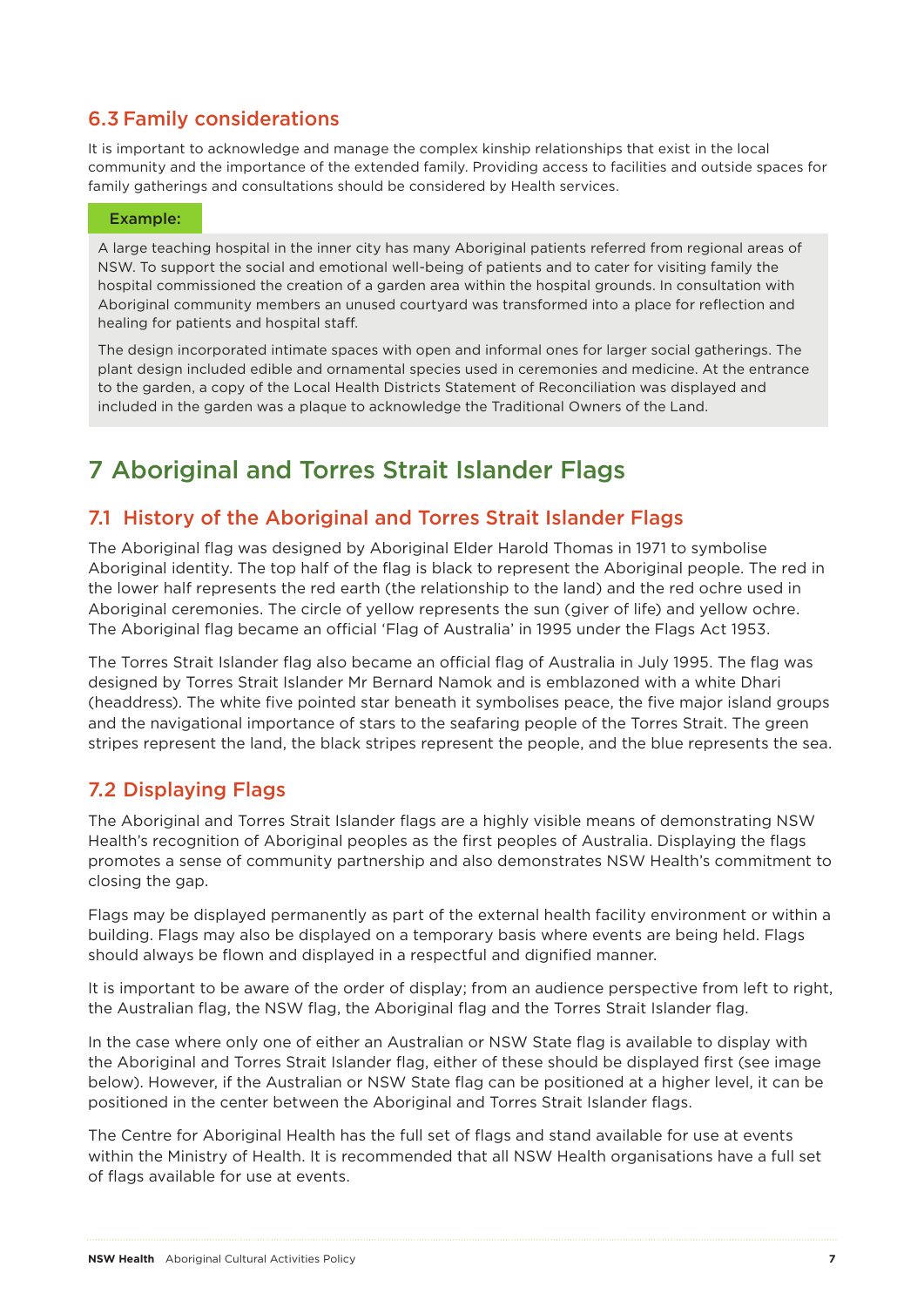# <span id="page-12-0"></span>8 Organising Aboriginal Cultural Activities

# 8.1 Planning for events

Aboriginal ceremonies, as appropriate, should be included in all NSW Health events including:

- Meetings, forums, seminars and conferences
- Launches of policies and programs
- Ceremonies engaging the attention of participants, observers and the broader community (e.g. Awards ceremonies)
- Opening of new buildings or extensions
- Events for significant Aboriginal days (e.g. NAIDOC week)
- Gatherings where members of the public, representatives of NSW Health and other Government agencies and/or the media are present

To determine the type of ceremony best suited to an event, consultation should be undertaken with Aboriginal representatives. The decision on who to consult will be dependent on the type of event, the location and who is coordinating the event. It is important to note the diversity of Aboriginal cultures in NSW and that protocols for Aboriginal activities vary in different locations.

It is recommended that NSW Health Staff organising an event first contact either the Centre for Aboriginal Health or the Director or Manager of Aboriginal Health in their Local Health District to obtain advice and support in organising an Aboriginal cultural activity. Advice may be sought to confirm the Traditional Owners, to determine the type of activity that is most appropriate to the event as well as to engage an activity provider. Advice may also be sought from the local Aboriginal Community Controlled Health Services and Local Aboriginal Land Councils.

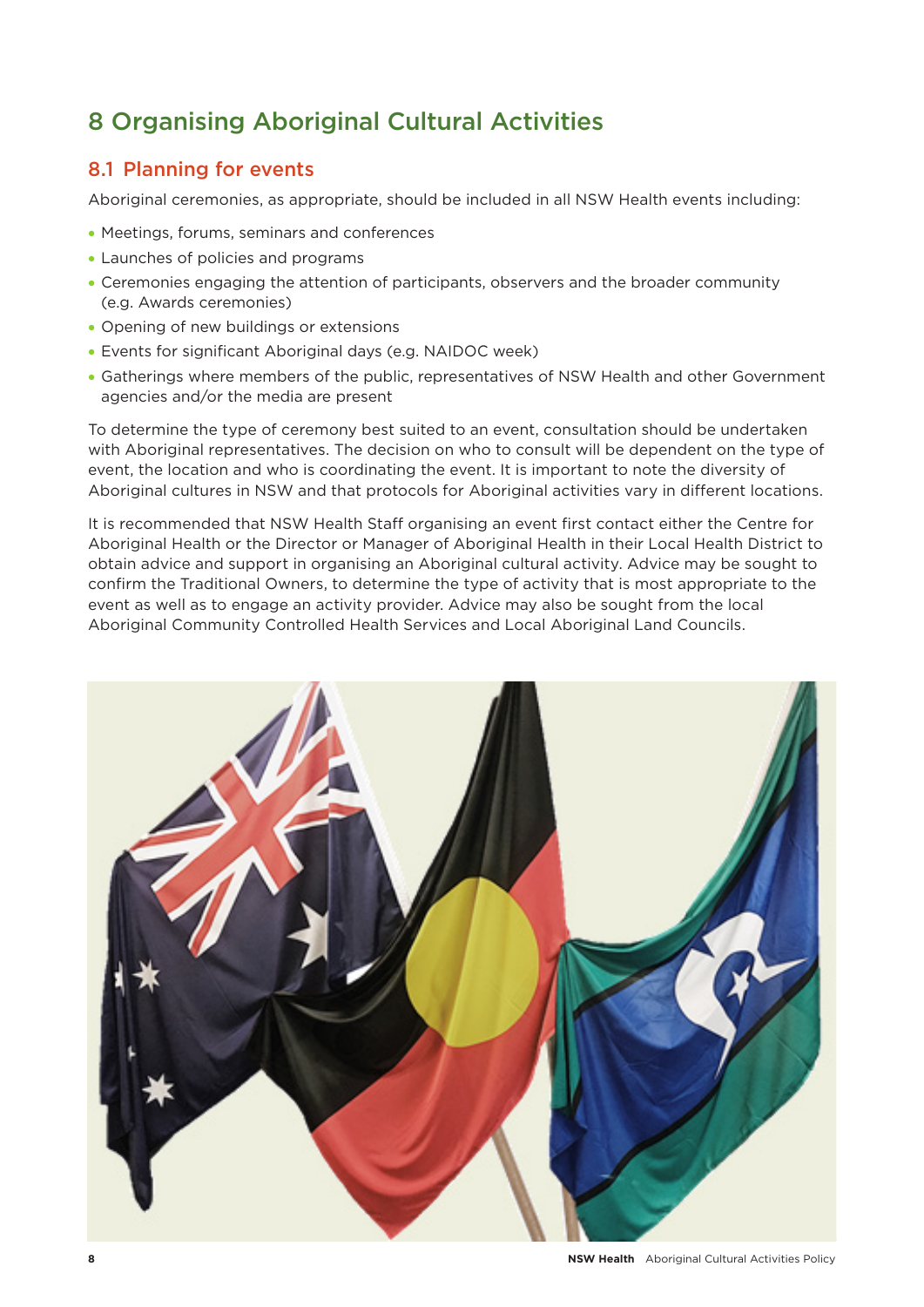# <span id="page-13-0"></span>8.2 Aboriginal and Torres Strait Islander significant dates

There are a number of dates significant to Aboriginal and Torres Strait Islander peoples that are celebrated with all Australians today. Some key dates the nation embraces every year include NAIDOC week, National Sorry Day and National Reconciliation Week.

| 26 January                                   | Australia Day/Survival<br>Day                                              | For many Aboriginal and Torres Strait Islander people.<br>Australia Day is also an opportunity to recognise the<br>survival of our people and our culture.                                                                         |
|----------------------------------------------|----------------------------------------------------------------------------|------------------------------------------------------------------------------------------------------------------------------------------------------------------------------------------------------------------------------------|
| 13 February                                  | <b>National Apology</b><br>Anniversary                                     | Anniversary of the formal apology made on 13 February<br>2008 by the government and the Parliament of Australia to<br>Australia's Aboriginal and Torres Strait Islander people<br>- in particular to the Stolen Generations.       |
| Third Thursday<br>in March                   | National Close the Gap<br>Day                                              | National Close the Gap Day is an annual event held to raise<br>awareness of the Indigenous health crisis.                                                                                                                          |
| May                                          | <b>National Sorry Day</b>                                                  | National Sorry Day offers the community the opportunity to<br>acknowledge the impact of the policies spanning more<br>than 150 years of forcible removal of Aboriginal and Torres<br>Strait Islander children from their families. |
| Last week of May<br>to first week<br>in June | National Reconciliation<br>Week                                            | National Reconciliation Week is an opportunity for all<br>Australians to learn about the shared histories, cultures<br>and achievements of Aboriginal people.                                                                      |
| 3 June                                       | Mabo Day                                                                   | The Mabo case, led by Eddie Koiki Mabo, argued that Terra<br>Nullius should not have been applied to Australia as<br>Aboriginal and Torres Strait Islander people have a unique<br>connection with the land.                       |
| First full week<br>in July                   | National NAIDOC<br>Week                                                    | NAIDOC week is held from the first Sunday to the Second<br>Sunday in July and celebrates the history, culture and<br>achievements of Aboriginal and Torres Strait Islander people                                                  |
| 4 August                                     | National Aboriginal<br>and Torres Strait<br><b>Islander Children's Day</b> | National Aboriginal and Torres Strait Islander Children's<br>Day, celebrates the strengths and culture of Aboriginal and<br>Torres Strait Islander children.                                                                       |
| 9 August                                     | International Day of the<br>World's Indigenous<br>People                   | The International Day of the World's Indigenous Peoples is<br>observed each year to promote and protect the rights of<br>the world's indigenous population.                                                                        |

# 8.3 Cultural and intellectual property

Cultural and intellectual property rights include the right for Aboriginal and Torres Strait Islander people to:

- own and control their cultural and intellectual property
- ensure that any means of protecting their cultural and intellectual property is based on the principle of self-determination
- be recognised as the primary guardians and interpreters of their cultures and so regulate how stories and information are presented
- authorise or refuse the use of their cultural and intellectual property according to customary law
- maintain the secrecy of their knowledge and other cultural practices
- be given full and proper attribution for sharing their heritage
- control the recording of cultural customs and expressions, the particular language which may be intrinsic to cultural identity
- knowledge, skill and teaching of culture.<sup>11</sup>

<sup>11</sup> Our Culture: Our Future, Terri Janke, n.1, pp. 47-48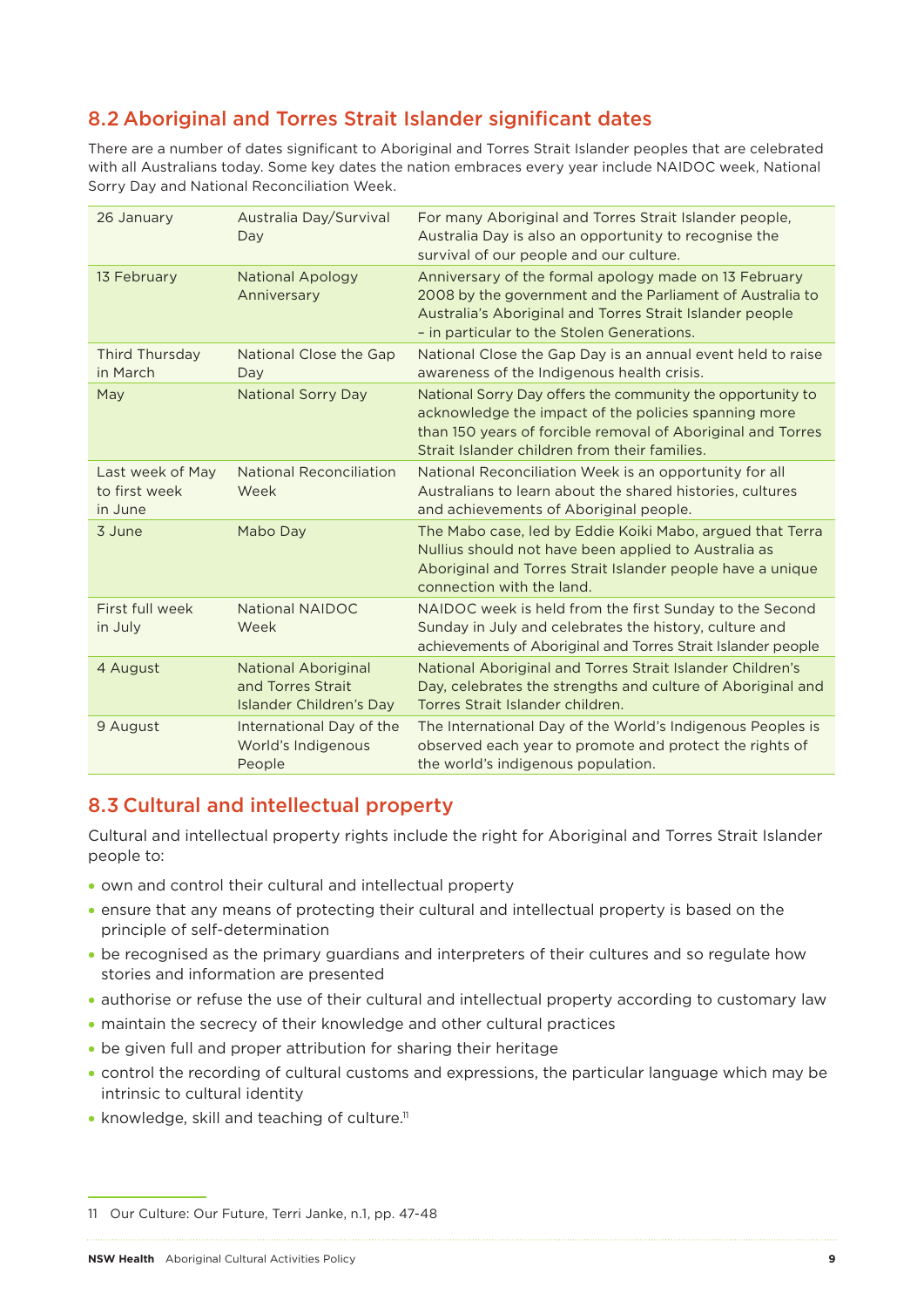# <span id="page-14-0"></span>8.4Fees for service

Cultural activities are the intellectual property of Aboriginal people and as such, providers of these services are entitled to appropriate remuneration. It may be incorrectly assumed that Aboriginal people may participate in cultural activities without payment. However, it is appropriate that they be paid for their time, expertise and knowledge, just as it is for any other artist or professional.

Fees will vary and should be negotiated and agreed between the cultural activity provider and the event organiser in advance of the service being provided. This negotiation should consider:

- The type of service required from the cultural service provider
- The nature, formality and status of the event
- Travel to and from the event, particularly in rural and remote areas where transport may be an issue
- Providing transport to and from an event for Elders and other participants in the ceremony or activity as well as the service provider
- The time and effort involved from the perspective of the cultural activity provider
- Timing of the event and particularly when the event is scheduled for evenings and weekends
- Annual increases in pre-determined fees.

The Metropolitan Local Aboriginal Land Council has a fee schedule for Welcome to Country available at [http://metrolalc.org.au/services-resources/welcome-to-country/.](http://metrolalc.org.au/services-resources/welcome-to-country/) Local Aboriginal Lands Councils may be contacted to provide this information for other regions.

## 8.5 Payment methods

When a provider of a cultural activity is engaged by a NSW Health organisation a quotation for the fee should be requested. When provided this should be accepted in writing by the NSW Health organisation. Payment should then be made in accordance with the NSW Health organisation's standard financial procedures without delay.

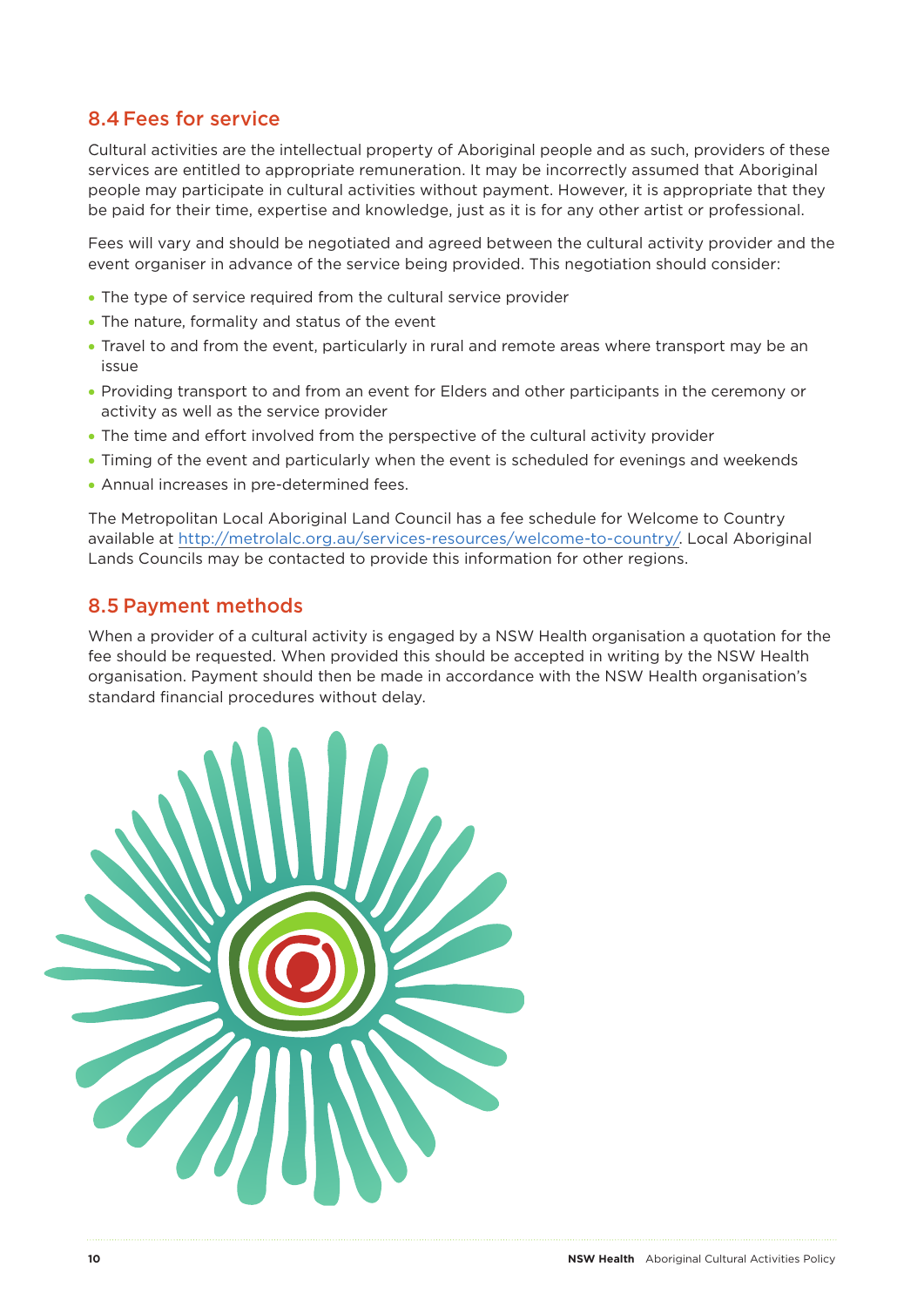